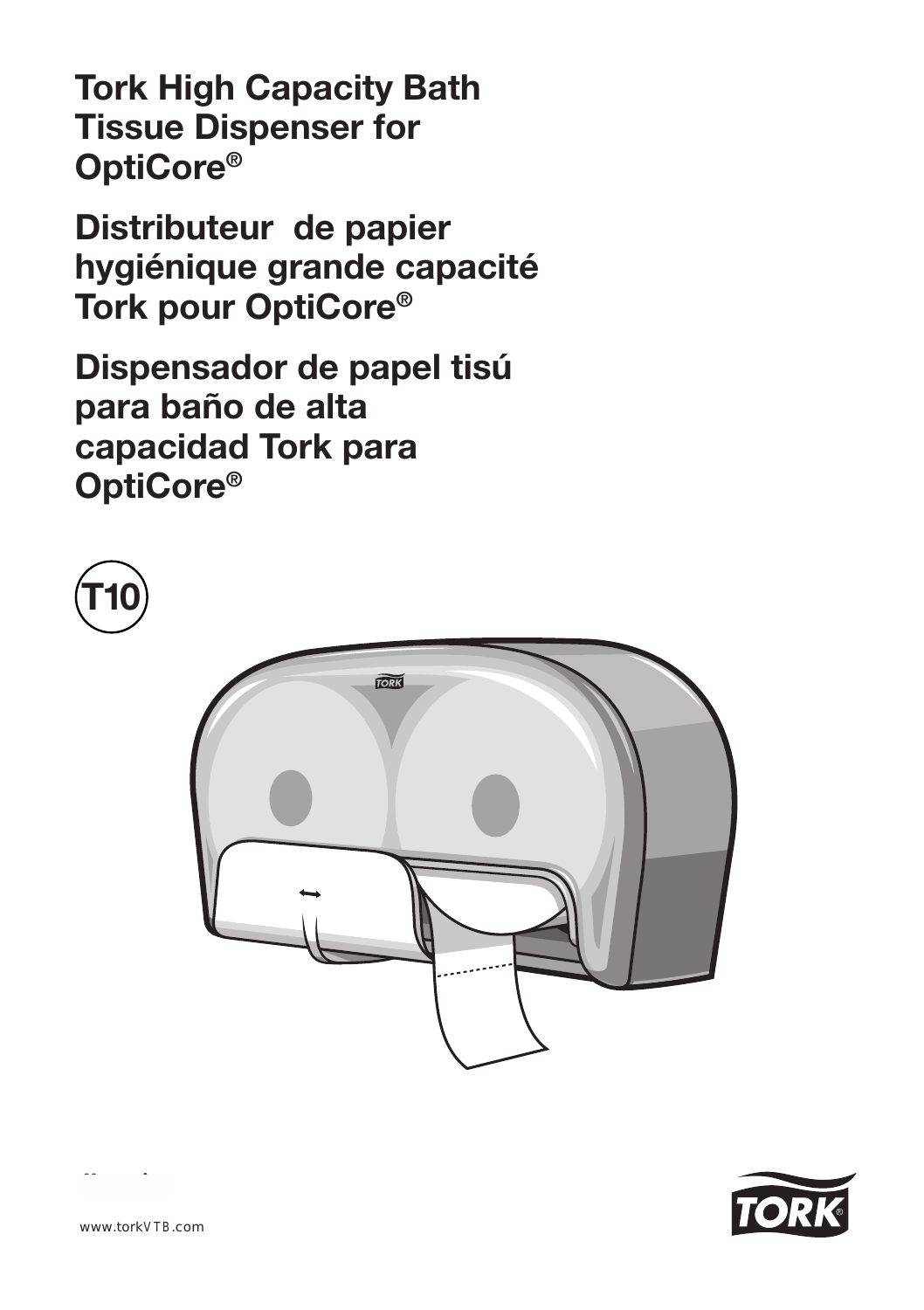

#### Tork High Capacity Bath Tissue Dispenser for OptiCore®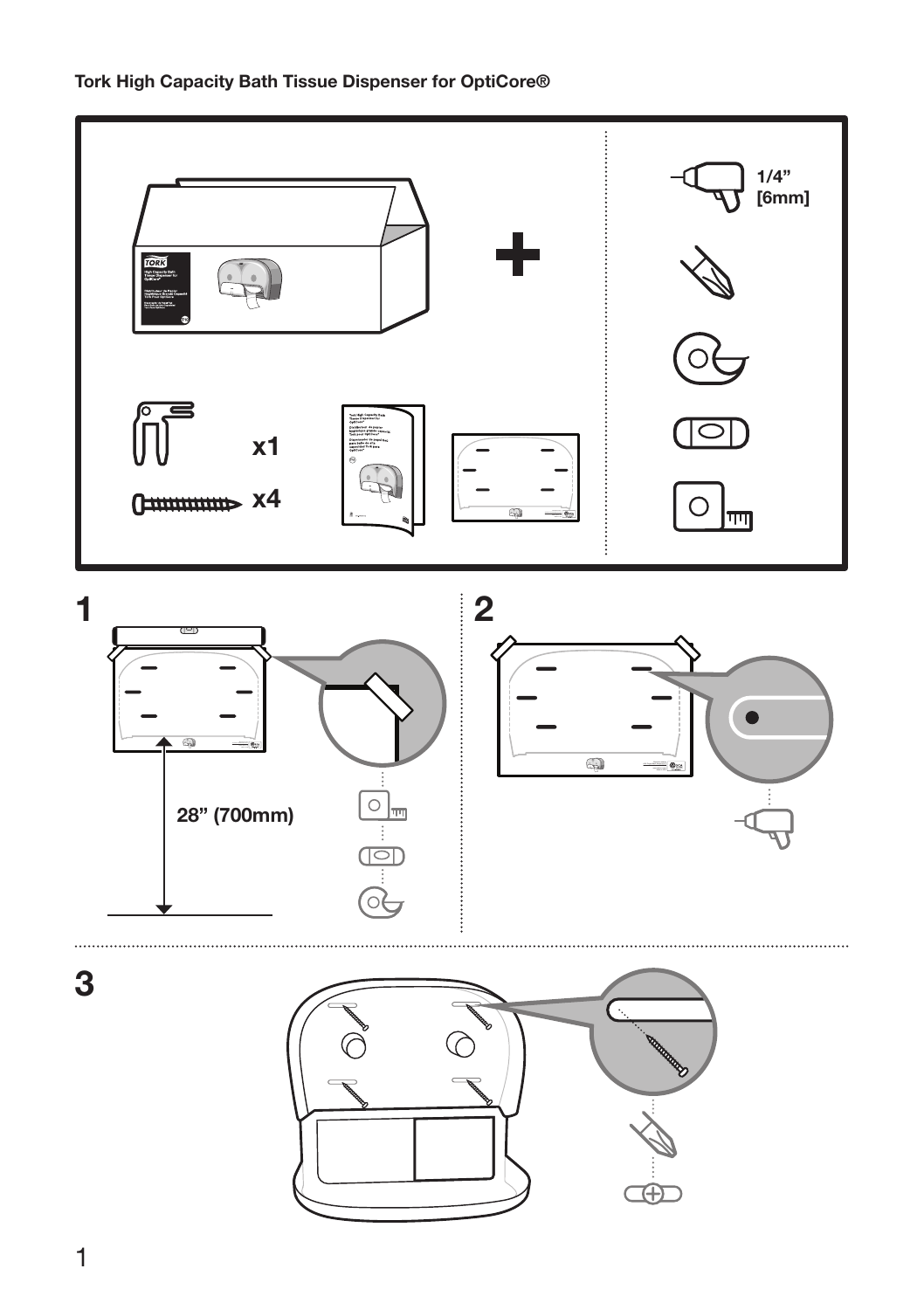